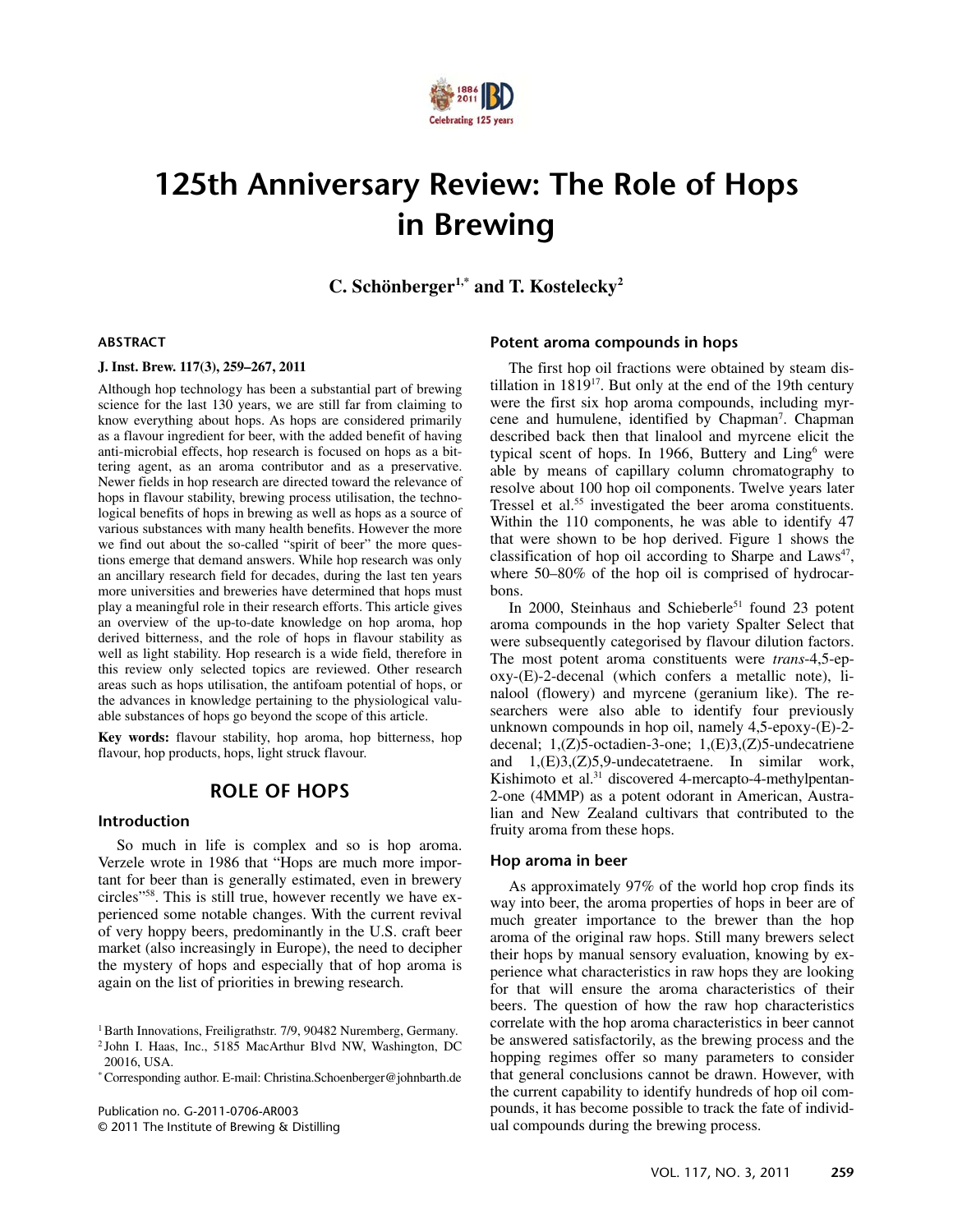

Fig. 1. Classification of hop oil according to Sharpe and Laws<sup>47</sup>.

Table I. Identified aroma relevant compounds in strong hopped beers by Kishimoto et al.<sup>31</sup>, Nielsen<sup>43</sup> and Lermusieau and Collin<sup>34</sup>.

| <b>Sensory character</b> | Compound                                 | Threshold in beer |
|--------------------------|------------------------------------------|-------------------|
| <b>Black currant</b>     | 4 MMP                                    | $10-50$ ppb       |
| Black currant, muscat    | 3 MH                                     | 55 ppb            |
| Resinous                 | Myrcene                                  | $30-1,000$ ppm    |
| Floral, citrus           | Linalool                                 | $8-80$ ppm        |
| Floral, rose like        | Geraniol                                 | $4-40$ ppm        |
|                          | Ethyl 2-methyl-butanoate                 |                   |
|                          | Ethyl 4-methyl-pentanoate                | 1 ppm             |
| Fruity, herbal           | $cis$ -Rose oxide                        | $5-50$ ppb        |
| Hoppy, pineapple         | $(e,z)1,3,5$ -Undecatriene               | no data           |
| Cheesy                   | 2-Methylbutyric acid                     | no data           |
| Grape tobacco, black tea | Beta damascenone/phenyl ethyl alcohol    | no data           |
| Cedarwood                | Caryophylla-3,8-dien-(13)-dien-5-beta-ol | no data           |
| Cheesy/onion/garlic      | Various sulfur compounds                 | no data           |

To define a flavour impact in a specific food type, for instance beer, the relevant threshold of the substance must be known. However, the threshold value depends very much on the medium analyzed (water, acidified water, beer, unhopped beer) and can vary considerably. Also, interactions between different compounds that lead to additive, synergistic or masking sensory impression are difficult to evaluate. While the analytical means to effectively define hop aroma impact compounds in beer had not yet been established prior to 1980, various researchers claimed in the 80s and 90s that linalool oxide, citronellol, geraniol, geranyl acetate, α-terpineol, α-eudesmol, t-cadinol, humulenepoxide I, humulenol II and humuladienone and other substances were responsible for the hoppy aroma in beer<sup>40</sup>. Steinhaus and Schieberle<sup>51</sup> showed that by using aroma extract dilution analysis (AEDA), most of these compounds were not responsible for a hoppy aroma in beer. Only linalool was confirmed in various works to significantly contribute to the hoppy aroma in beer<sup>45</sup>. Takoi et al.<sup>52</sup> found that linalool acts synergistically with geraniol and citronellol. They also discovered that the presence of β-citronellol (lime aroma) depends on geraniol metabolism by the yeast. Kishimoto et al. $31$  identified 19 hop derived components in hopped beers using GColfactometry. Within these, 4-mercapto-4-methylpentan-2 one (4MMP, blackcurrant-like) and 3-mercaptohexan-1-ol (muscat-, blackcurrant-like) proved to contribute to the hoppy aroma. Nielsen $43$  was also able to identify important contributors to a hoppy aroma (Table I).

The current knowledge about hop aroma in beer can be summarised as follows:

- Green and grassy flavours can be attributed to aldehydes, e.g., hexanal
- Citrus flavours can be attributed to esters, nerol and linalool
- Floral and fruity flavours can be attributed to linalool, geraniol, β-ionone, citronellol, to 4MMP and 3 MH and other ketones, epoxides and esters<sup>37</sup>
- Herbal flavours can be attributed to oxidised sesquiterpenes $32$ .

With ongoing research in the field of hop aroma it becomes more evident that hop aroma character impact compounds are variety specific. While some results deny various hop aroma compounds any relevance, additive or even synergistic effects (as well as masking) may still change the picture. Hanke et al.<sup>18</sup> studied the effect on threshold values of binary mixtures of hop aroma compounds. As an example, he found that a mixture of caryophyllene and nerol was found to have a flavour threshold of 170 µg/L whereas the single thresholds are 210 mg/L and 1,200 µg/L, respectively. The addition of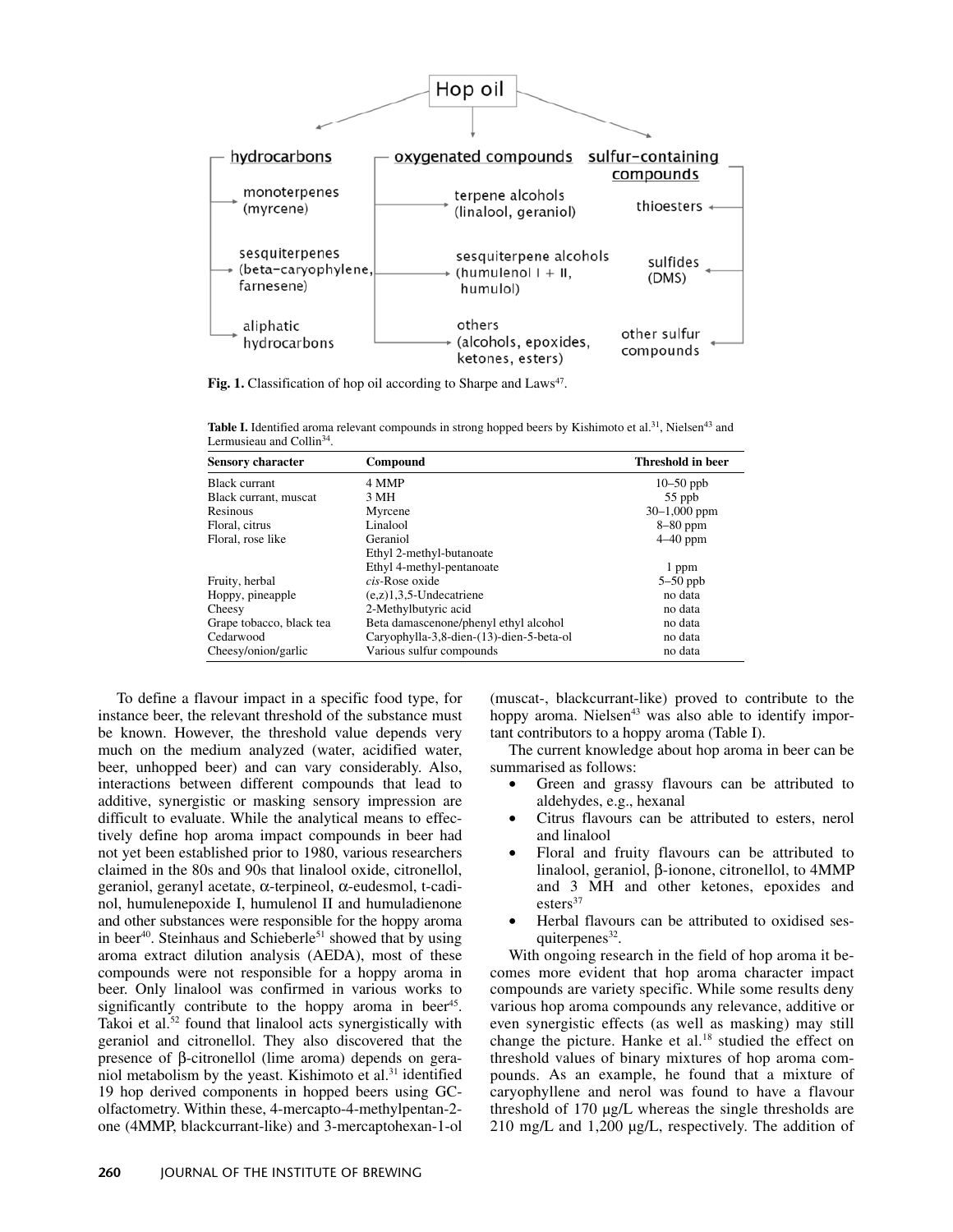linalool with farnesene resulted in a common threshold of 500 µ/L while farnesene alone has a threshold of about 2,000 µg/L. Furthermore, the ratio of the relevant compounds proved to be of importance in these mixtures which confirms the remarkable complexity of hop aroma.

A hoppy aroma in the final beer is most noticeable when late-hopping or dry-hopping is applied. Late-hop addition means a hop addition at the end of boil or in the whirlpool where the hops are (still) subject to a temperature treatment, without unnecessary evaporation of many valuable aroma compounds. In order to determine the aroma potential of hops, Hanke et al.19.20 were able to show that different hop varieties had different transfer rates of linalool and other aroma compounds into beer. The behaviour of each aroma compound was unique and compound specific. The transfer rates of linalool proved to be between 50 and 110% depending on the hop variety. For geraniol, the rates were between 100 and 240%, which means that both compounds were additionally released or generated during processing. The specific influence of yeast and yeast metabolism is also of importance in terms of generation and release of hop aroma compounds, as important biotransformation reactions may take place during fermentation<sup>52</sup>. The late-hop addition process is paradoxically often still based on the alpha acid content. To provide a measure with which to dose hops with hop aroma in mind, in 1992, Nickerson and Van Engel<sup>42</sup> attempted to establish the Hop Aroma Unit (HAU) based on the quantitation of selected hop aroma compounds in beer that were regarded as important at that time. But as the linalool content does not necessarily correlate with the total hop oil content (nor does the content of other compounds), and the hop oil content does not necessarily correlate with the alpha acid content, a consistent hop aroma in a moderately to strongly traditionally hopped beer can still be considered a masterstroke of achievement (if you are not using hop aroma downstream products).

With the success of U.S. craft beers, where a substantial number of beers are dry-hopped, this technique is gaining much of the focus of hop research. Dry-hopping is mainly applied during lagering. Dry-hopping can be seen as a cold extraction of hop material into an alcoholic solution. Though only relatively little research has been carried out concerning dry-hopping, some studies have shown that the dry-hop character is very sensitive in regard to changes. It has been shown that a different picking date can have a significant impact on the dryhop flavour in beer and it was also shown that the location where the hops are grown can have as much importance as the picking date<sup>2</sup>. But in regard to very high hop additions, particularly above 500 g/hL (for dry-hopping only), saturation effects in terms of maximum hop flavours became clear. It is obvious that the flavour results from late-hopping versus dry-hopping regimes are totally different and that very often in craft brewing, extreme hopping additions in total of about 500–800 g/hL can be applied.

However, with the work more recently conducted, we now have a much better understanding about hop aroma and hop aroma in beer and which molecules contribute to it. The more we understand, the more we have to admit how complex hop aroma is and that in the end, we may never gain a complete understanding of it.

#### **Hop derived bitterness**

One of the primary aspects of flavour contributed to beer by hops is bitterness. Research into the physiology of bitterness during the last decade has revealed the complexity of bitterness perception, but riddles still remain. The bitterness research in brewing revealed that iso-alpha acids, though the main contributor to beer bitterness, are not the only source for bitterness in beer. Hops were used for centuries as the bittering agent for beer and also as a preservative agent. However, during the last 25 years, the consumers' appreciation of bitterness in beer has significantly declined. For most beers, the range of bitterness was once between 20 and 60 bitterness units (BU), but for the majority of beers today it is between approximately 6 and 30 BU.

Because humans through history have evolved to be alert to bitter foods as being a possible dietary danger, the physiology of bitter taste reception is different from the reception of the other four basic taste qualities, which are defined as sour, sweet, salty and umami. Despite this, bitter flavours contribute to the palatability and digestibility of food and beverages<sup>46</sup>.

Table II shows the identified hop derived bitter components, their thresholds, and the average concentration in commercial beers types.

Looking at the threshold values of the single compounds and their typical concentration in a lager beer, it is evident that the isohumulones are the primary contributor to the bitter taste in beer, however it is likely that other bitter components have an additive effect. Although isohumulones are normally regarded as an entity in terms of bitterness, it has to be noted that the individual isomers have different bitterness threshold intensities. The *cis*-isomers are generally more bitter than the *trans*-isomers as described by Hughes and Simpson<sup>25</sup>. Looking at example concentrations using U.S. craft beers, where hops were added various times during boiling, it can be seen that non-isomerised humulones may contribute to beer bitterness, though their flavour thresholds are rarely reached in conventional brewing.

The beta-acids were never regarded as contributing to beer bitterness as the general opinion was that they were lost in the brewing process. Haseleu et al. $21$  were able to identify a number of bitter tasting beta-acid transformation products that were generated during the wort boil, such as cohulupone, hulupinic acid, nortricyclocolupone, two tricyclocolupone epimers, two dehydrotricyclocolupone epimers, two hydroxytricyclocolupone epimers, and two hydroperoxytricyclocolupone epimers. With thresholds ranging from 7.9 to 90.3 µmol/L, it is likely that some of these contribute to beer bitterness $21$ .

Also, hop polyphenols can contribute to bitterness and astringency, depending on their degree of polymerization and concentration in the beer. As polyphenols comprise a vast group of different reactive substances, this contribution is hard to assess. Recent studies have shown that the bitterness of polyphenols derived from spent hop material (sourced from  $CO<sub>2</sub>$  extraction) interact with the bitterness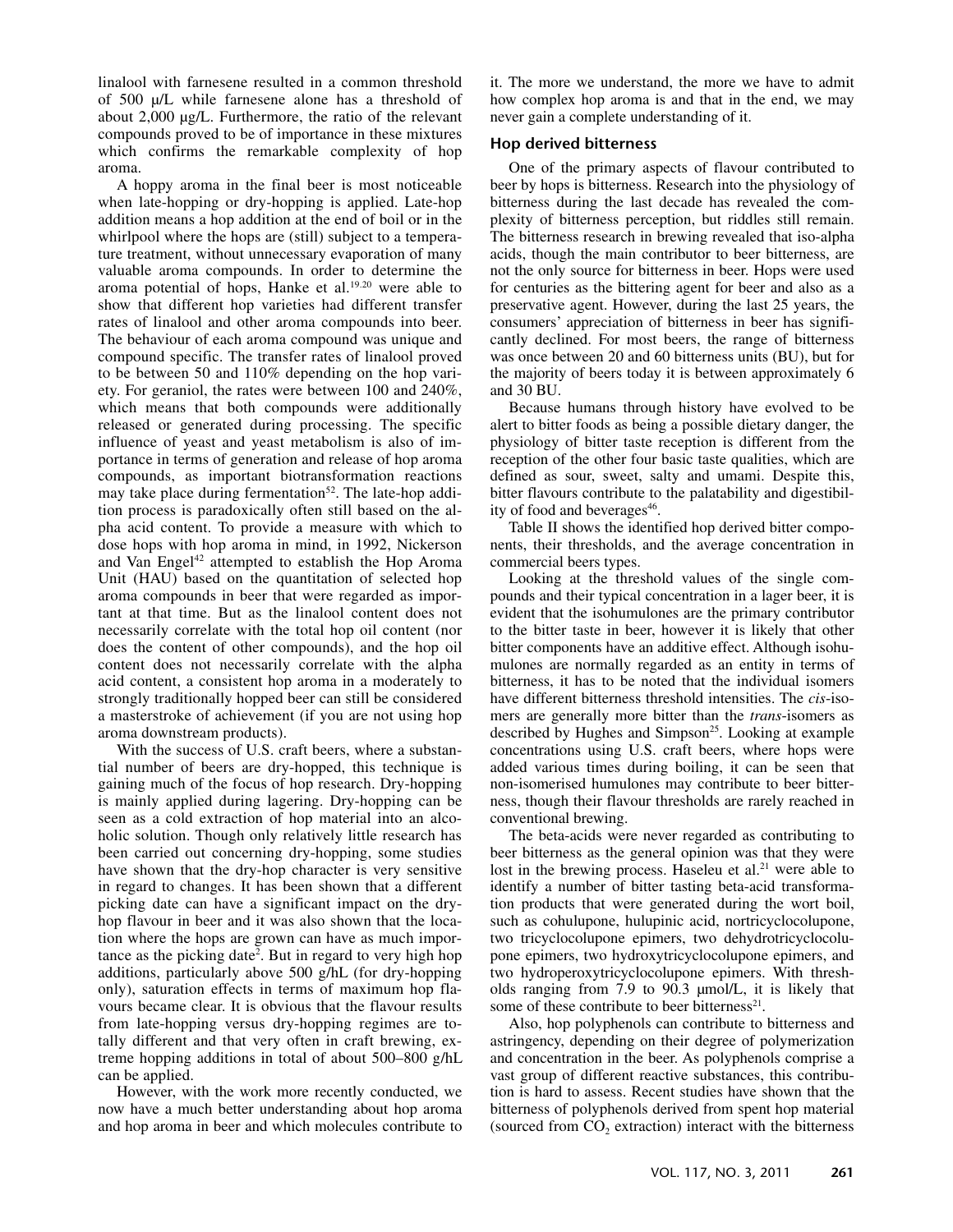| Table II. Bitter compounds in beer, threshold and typical concentration <sup>21</sup> . |
|-----------------------------------------------------------------------------------------|
|-----------------------------------------------------------------------------------------|

|                               | <b>Threshold</b><br>in $\mu$ m/L | <b>Typical concentration</b><br>in lager beer | Concentration in a hop<br>pronounced US Craft beer |
|-------------------------------|----------------------------------|-----------------------------------------------|----------------------------------------------------|
| Cohumulone                    | 17                               |                                               | 10                                                 |
| Humulone                      | 21                               | 2                                             | 10                                                 |
| Adhumulone                    | 21                               |                                               | 2                                                  |
| $cis$ -Isocohumulone          | 7                                | 31                                            | 15                                                 |
| $cis$ -Isohumulone            | 10                               | 33                                            | 18                                                 |
| $cis$ -Isoadhumulone          | 8                                | 11                                            | 10                                                 |
| <i>trans</i> -Isocohumulone   | 19                               | 15                                            | 9                                                  |
| <i>trans</i> -Isohumulone     | 20                               | 14                                            | 12                                                 |
| <i>trans</i> -Isoadhumulone   | 15                               | 5                                             | 2                                                  |
| Colupulone                    | 39.3                             | 0                                             |                                                    |
| Lupulone                      | 35                               | 0                                             | Unknown                                            |
| Adlupulone                    | 37                               | 0                                             | Unknown                                            |
| Cohulupone                    | 7.9                              |                                               |                                                    |
| Hulupinic Acid                | 68.5                             | 0                                             | Unknown                                            |
| Nortricyclocohulupone         | 90.3                             | 0                                             | Unknown                                            |
| Dehydrotricyclocolupulone     | 40.6                             | 0                                             | Unknown                                            |
| Tricyclocolupulone            | 37.9                             | 3                                             | Unknown                                            |
| Hydroperoxytricyclocolupulone | 20.7                             | 0                                             | Unknown                                            |
| Hydroxytricyclocolupulone     | 14.7                             | 8                                             | Unknown                                            |
| Xanthohumol                   | 10                               | $\overline{0}$                                | 2                                                  |
| Isoxanthohumol                | 16                               | 2                                             | 5                                                  |
| 8-Prenylnaringenin            | 7.5                              | $\overline{0}$                                | Unknown                                            |

Table III. Descriptive sensory analysis of bitter acids<sup>15</sup>.

|                                                                                                   | <b>Description of bitterness</b>                                                                                                                                                                                                                       |
|---------------------------------------------------------------------------------------------------|--------------------------------------------------------------------------------------------------------------------------------------------------------------------------------------------------------------------------------------------------------|
| Iso-alpha acids<br>Tetrahydro-iso-alpha acids<br>Rho-iso-alpha acids<br>Hexahydro-iso-alpha acids | astringent, chalky, not medicinal, not metallic, less fruity and vegetative<br>medicinal, metallic, sharp, astringent, not dull, not flat<br>less medicinal, more vegetative and fruity, flat, dull<br>medicinal, metallic, aspirin, vegetative, green |
|                                                                                                   |                                                                                                                                                                                                                                                        |

of iso-alpha acids in beer. For these trials, 10 mg of isoalpha acids were combined with either 100 mg or 200 mg/L of polyphenols. It was found that the addition of polyphenols in these concentrations increased bitterness intensity and duration and also resulted in astringent and harsher notes at higher concentrations. It was found that beers with 200 mg/L of polyphenols were rated as more bitter than beers with 10 mg/L iso-alpha acids<sup>36</sup>.

Further, bittering compounds are derived from the reduced hop products containing rho-iso-alpha acids (RIAA), tetrahydro-iso-alpha acids (TIAA) and hexahydro-iso-alpha acids (HIAA) which are normally dosed into the beer prior to final filtration. These products are produced by means of hydrogenation and/or reduction using sodium borohydride. When these products came to the market, their relative bitterness compared with isoalpha acids was described as 0.67× for RIAA, 2.03× for TIAA, and 1.15× for HIAA. However these factors were determined in water<sup>54</sup>. Although a similar bitterness perception could be confirmed for RIAA in beer, investigations with TIAA and HIAA in beer revealed that they had a more comparable bitterness intensity to iso-alpha acids<sup>16</sup>. These different findings were investigated and could be attributed to the influence of the beer matrix, namely the content of residual extract, the ethanol content, the sweetness and the acidity<sup>48</sup>. Though bitterness intensities might be equal, the bitterness profiles of RIAA, TIAA and HIAA are very different. Table III shows the results of a descriptive analysis of these bitter acids.

Bitter perception can vary considerably from person to person, as some individuals are very sensitive to bitter taste, whereas others can show a marked insensitivity. As the bitter perception is triggered by various receptors, individuals can be sensitive to certain bitter compounds but not to others<sup>46</sup>. It was recently shown that certain taste receptors react with isohumulones, whereas different taste receptors react with humulones<sup>28</sup>.

Another topic of considerable debate in terms of bitterness is the contribution and quality of the co-isomer, isocohumolone. Iso-cohumulone was said to elicit a harsh and unpleasant bitterness, however this was a conclusion of a series of works from the 1950s to the 1970s where the quality of bitterness in beers was assessed by comparing beers with different levels of bitterness. What has been established is the fact that the yields of cohumulone and iso-cohumulone are higher during the brewing process than those of humulone and iso-humulones, particularly during fermentation. This can be explained by the more polar character and better solubility of the co-isomers. Recent studies have been able to confirm that the bitterness quality of iso-cohumulone is not inferior to that of other homologues, however the cohumulone content in hop varieties still seems to be a parameter of concern to brewers and has influenced the hop breeding programs of the last decades<sup>49</sup>.

## **Hops and flavour stability**

Obviously, there is a benefit to having stable beer flavour, and beer flavour is subject to influences and change throughout the brewing process to the point of bottling and beyond. It is the objective of the brewer to retain fresh beer flavour and inhibit the development of stale flavour for as long as possible. Within brewing research, flavour stability is one of the major areas of concern, however,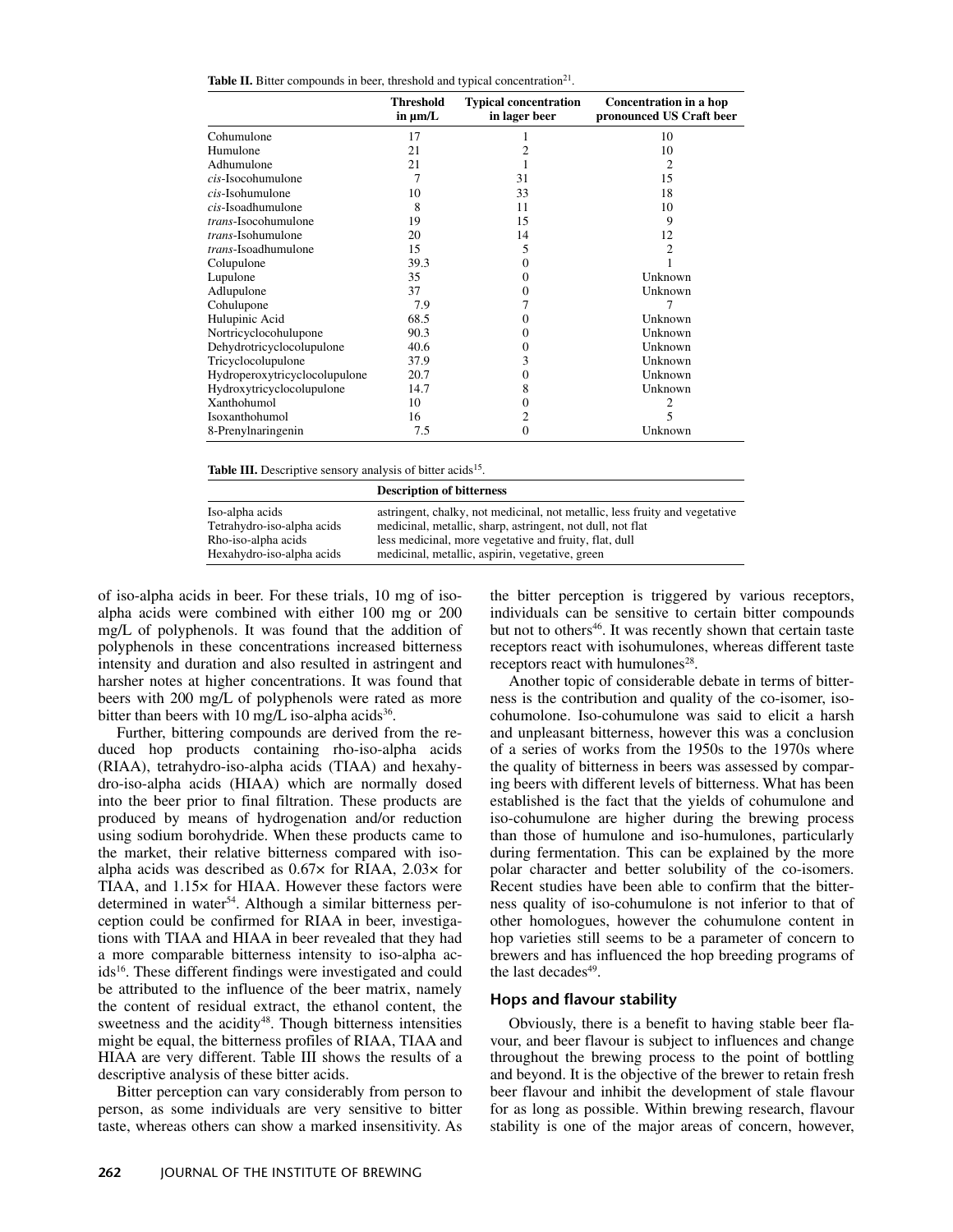many of the results in regard to the reaction pathways involved in stale flavour generation have been somewhat contradictory. Lipid oxidation and the free radical-mediated oxidative chain reaction of various beer constituents can be seen as the major causes for beer staling4,56. The key contributors to the aged flavour were found to be (E)- 2-nonenal, methional, 3-methylbutanal, 2-furfuryl ethyl ether, beta-damascenone and acetaldehyde<sup>44</sup>.

The role of hops in flavour stability is somewhat controversial, though it is generally accepted that hops play a major role in flavour stability in various ways. Hop polyphenols are generally accepted as improving flavour stability by having antioxidant capabilities. As antioxidants they react as free radicals scavengers, enzyme mediators and inhibitors, or metal chelators<sup>41</sup>. Different methods are available to evaluate the antioxidant activity of polyphenolic compounds and do not always lead to comparable findings, e.g., ESR (electron spin resonance) measurements, DPPH (2,2-diphenyl-1-picrylhydrazyl) measurements or FRAP (ferric reducing activity of plasma) measurements. The identity of hop compounds responsible for free radical scavenging activity was not clearly established until recently. Various researchers found hop derived polyphenols including proanthocyanidins, flavanols, phenolic acids, stilbenes, flavonols, multifidols and prenylated flavonoids to be powerful antioxidants able to scavenge peroxyl radicals and to prevent formation of hydroxyl radicals<sup>38</sup>.

The antioxidant potential of hops is influenced by processing and it remains unclear to what extent the drying process of fresh hops diminishes the antioxidant capacity of hops $60$ .

Newer findings confirm the highly anti-radical protective effects of alpha acids. Ting et al. $53$  suggest that alpha acids can form stable transit phenoxyl radicals that act directly as antioxidants and that these can also suppress the initiation of the oxidative chain reaction. Hops also seem to prevent the formation of alpha-dicarbonyl compounds that are related to stale flavours, by forming complexes with ortho-phenylenediamine<sup>53</sup>. In contrast, isoalpha acids were found to be slightly pro-oxidative by acting as electron donors and thereby leading to the formation of hydrogen peroxide, which is in contrast to other studies, where iso-alpha acids were considered to be antioxidants<sup>11</sup>. Hense et al.<sup>22</sup> confirmed that alpha and beta acids showed similarly significant radical quenching abilities, while iso-alpha acids displayed a negligible effect. They concluded that in order to increase the oxidative wort stability, there should be an incremental hop dosage regime during the boil or in the whirlpool. Though there can be a loss in bitter yield, the radical content can decrease by up to 28% this way. In addition, they found that the higher amount of alpha acids also resulted in a higher formation of  $SO<sub>2</sub>$  during fermentation, which again improved the flavour stability<sup>23</sup>. Mikyška et al.<sup>39</sup> found that beers hopped with aroma hops showed a better flavour stability compared to beers hopped with bitter hops and attributed this finding to the higher levels of polyphenols in the aroma hops.

A rather novel approach in this regard was taken by Hioe et al. $24$  in the use of hop leaves to improve flavour stability, as hop leaves were shown to improve the endogenous antioxidant content of the beer.

Many hop aroma compounds are effective in masking the development of stale flavours, but if present in too high a concentration may augment off-flavours<sup>19</sup>. Furthermore, hop aroma itself is subject to changes during beer storage, but studies have shown that dry-hopping can add to increased flavour stability<sup>13</sup>.

## **Iso-alpha acids and bitterness stability**

Hop-derived beer bitterness is a crucial part of the beer flavour and is itself subject to changes over time. A conventional hopping in wort boiling will result with a ratio of *cis*-isohumulones to *trans*-isohumulones of roughly 70:3059. Various studies have shown that the *trans*-isohumulones are less stable that the *cis*-humulones and deteriorate much faster than *cis*-isohumulones in the course of beer aging<sup>8</sup>. Along with this degradation, the perceived bitterness can also decline to some extent. The ratio of concentration of *trans/cis*-isomers has therefore been proposed as a good marker for flavour deterioration in beer<sup>1</sup>. The use of pre-isomerised hop products is a tool to obtain a more stable bitterness, as the percentage of the *cis*-isohumulones is higher with pre-isomerisation. Jaskula et al.30 found that apart from the use of TIAA or pre-isomerized hop products, an additional late-hopping in the whirlpool can help to increase the bitterness stability in the finished beer. In addition, they proposed that mashing at a higher temperature leads to more coagulated protein prior to wort boiling and thus less loss of humulones in the trub, resulting in higher hop utilisation and improved bitter stability29. The decomposition of the hops *trans*-isomers in beer was only recently found to be an acid catalytic decomposition of *trans*-isohumulones into tri- and tetra-cyclic degradation products, where the pH value plays an important role<sup>27</sup>. A question of ongoing debate is the role of oxidised isohumulones as precursors of carbonyls, e.g., 3-methyl-butanal, that act as stale flavours $12$ .

If we were to fully utilize our gained knowledge about hops and flavour stability in beer, a sensible hopping regime would be to use hop polyphenols in the beginning of boil (or even in the mash) in the form of spent hops or aroma hops, then dose a significant portion of aroma hops or bitter hops at the end of boil or in the whirlpool to contribute a high amount of residual alpha acids, beta acids, and hop aroma compounds. The bittering would be accomplished with isomerised products to achieve a better bitter stability due to a better *cis/trans* ratio. A further additional dry-hopping could be implemented to further enhance flavour stability.

## **Hops as a foam enhancer**

There are two important parameters that affect foam development and its retention in beer – the content and ratio of foam positive substances, and the physics of foam3 . The key events involved in foam formation and retention are as follows:

- 1. Bubble formation
- 2. Drainage (of liquid from foam into beer)
- 3. Bubble coalescence (merging of two bubbles through the rupture of the film between them)
- 4. Disproportionation (the passage of gas from a small bubble to an adjacent larger one).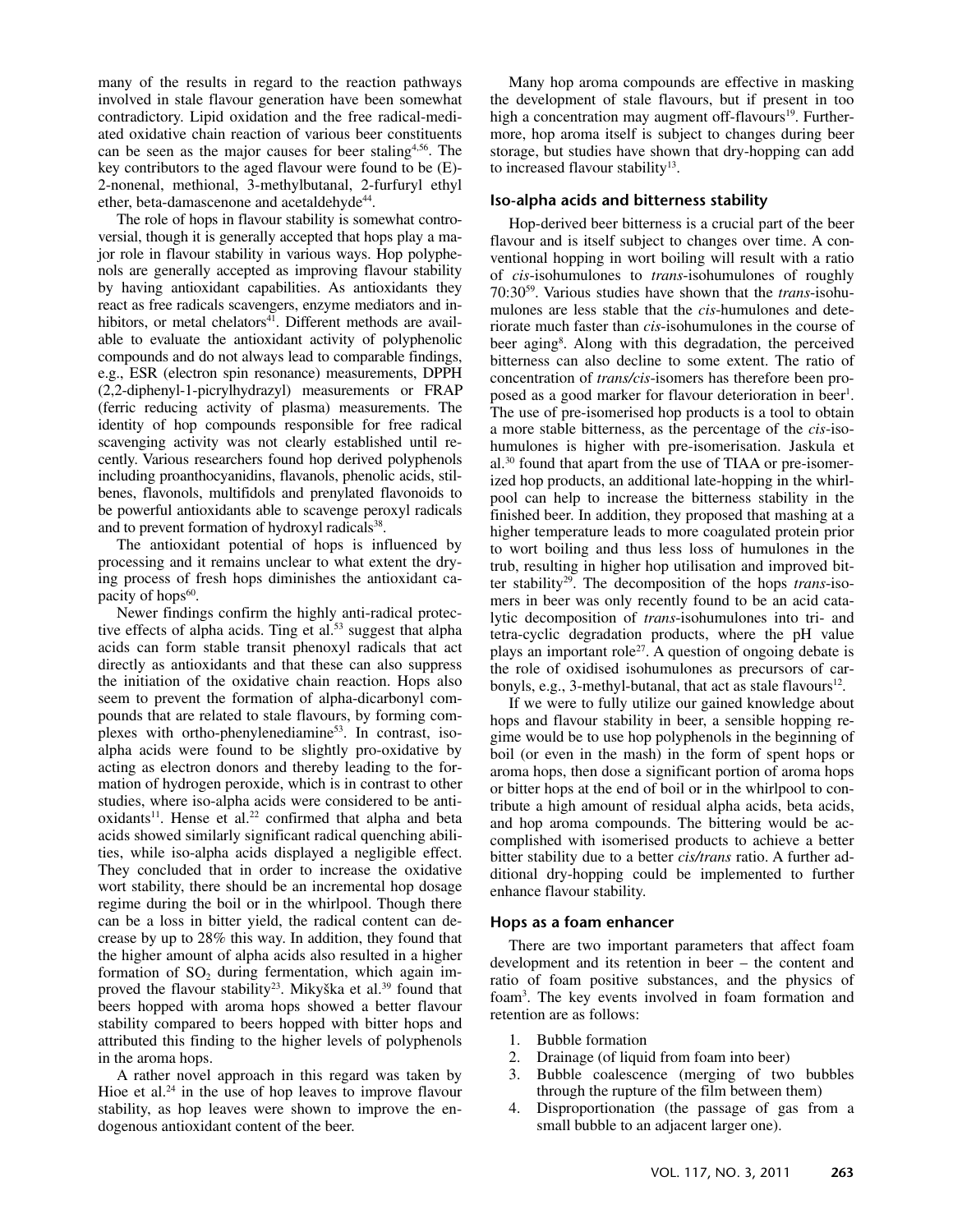Foam positive substances can be hydrophobic, film stabilizing, or may increase the viscosity. Foam positive substances are as follows.

- 1. Malt-derived proteins with specific molecular weights that form a strong, flexible and cohesive film in order to reduce gas permeability and to inhibit coalescence and disproportionation.
- 2. Metal cations (derived from malt or water) forming foam stabilising complexes with iso-alpha acids.
- 3. Natural stabilisers (polysaccharides derived from malt increasing viscosity and inhibiting drainage; iso-alpha acids).

Foam negative substances include fatty acids (lipids), basic amino acids (both derived from malt) and a too high content (above 5%) of ethanol.

The role of the hop acids for beer foam is to stabilise the foam complexes. Each of the different iso-alpha acids acts in a slightly different manner to produce varying degrees of foam depending on the surface activities<sup>14</sup>. It is worthwhile to note that the various homologues and isomers of the iso-alpha acids and reduced iso-alpha acids have different foam properties. Hughes<sup>26</sup> found that the *trans*-isomers in foam are enriched relative to *cis*-isomers. Often neglected are the very foam positive hop derived substances known as abeo-isohumulones described by Verzele<sup>57</sup>. They are said to have almost no bitterness but have very good foam properties and are also very unstable. Siebert<sup>50</sup> was able to show that an increase in either proteins or iso-alpha acids in a model beer led to a greater foam. He was also able to show that the pH value and the content of ethanol could have a major impact on beer foam.

Many beer styles around the globe continue to become lighter in body and flavour and as a result, they are lower in foam-positive protein and in the isomerised hop acid content. This adversely affects the foam stability of the



**Fig. 2.** Mechanism for light-induced formation of 3-methylbut-2-ene-1-thiol (MBT) from isohumulones on sensitized radiation in the presence of a sulfur source, cysteine<sup>9</sup>.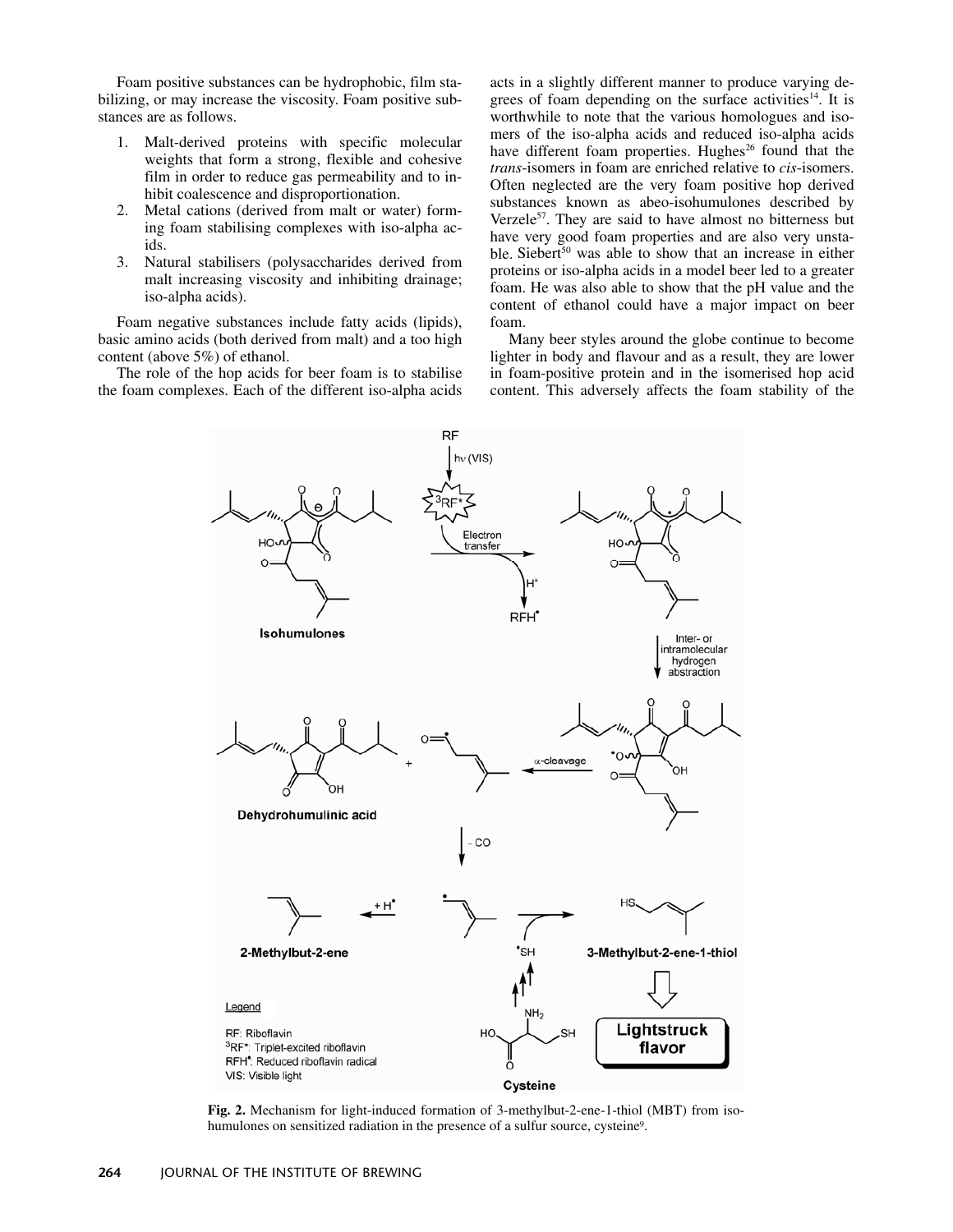beer. Therefore the use of tetrahydro-iso-alpha acids in beer as an alternative to alginate products as a foam enhancer/stabiliser is well established. The hydrogenation step in the production of tetrahydro-iso-alpha acids and hexahydro-iso-alpha acids is the crucial part to further increase the foam enhancing ability of the iso-alpha acids.

Using the NIBEM foam stability method, Kunimune and Shellhammer<sup>33</sup> found that the foam-stabilizing effects of iso-alpha-acids and the reduced forms were, from the strongest to the weakest: TIAA, HIAA, IAA, and RIAA. The effects of foam cling were shown, but interestingly, no corresponding increase in the amount of cling was evident with increased hop acid concentrations, but the qualitative appearance of the cling patterns was influenced. At higher concentrations, above five parts per million, the patterns presented a more powdery appearance. Tetra showed a greater ability to produce cling beginning with the lowest concentration and very small amounts of TIAA and HIAA (approximately two and four ppm, respectively) were sufficient to create a substantial amount of cling<sup>33</sup>.

## **Hops as the cause and a solution to light struck flavour?**

That beer is sensitive to light is a well-known fact. In terms of flavour, one of the most detrimental reactions is the formation of light-struck flavour, resulting in the socalled skunking of beer (because the flavour resembles that of the secretion from the anal glands of skunks). Though already recognized by Lintner in 1875, the basic science explaining light-struck formation was not clearly understood until the 1960s, when it was found to be a non-enzymatic light-induced reaction involving a photosensitizer compound (riboflavin), a sulphur containing compound and isohumulones. This skunky flavour is attributed to 3-methyl-2-butene-1-thiol (3-MBT) having a very low aroma threshold of about 4–7 ng/L. As the predominantly blue part of the visible spectrum (350–500 nm wavelength) was found to be responsible for this reaction, brown glass acts as a good protector, significantly cutting off light below approximately 500 nm. Figure 2 shows the reaction responsible for the formation of the light struck flavour. Various polyphenolic substances are described in the literature as  $3-MBT$  inhibitors<sup>10</sup>. Primarily through the work of de Keukeleire et al.<sup>9</sup> during the last 10 years, the mechanism of the formation of 3-MBT is now well understood. It was found that the photo-decomposition of isohumulones by visible light occurs via one-electron oxidation of the beta-tricarbonyl chromophore, which is a common structural element not only of the isohumulones but also of the reduced isohumulones. With the recombination of radicals derived from isohumulones and reduced isohumulones with sulphur-based radicals, different off-flavours are formed (not only 3-MBT)<sup>9</sup>. Therefore so-called light-stable hop reduced hop acids, TIAA and RIAA, are not fully light stable, but they are effective in preventing the formation of the most prominent and offensive compound, 3-MBT. Lusk et al.<sup>35</sup> were able to identify two additional "skunky" aroma compounds derived from light-exposed iso-alpha acid bittered beer. The exact identity and structure of the compounds are yet to be elucidated, but they were shown to exhibit similar sensory effects as 3-MBT.

Many commercial product specifications for TIAA and RIAA light-stable hop products allow residual isohumulones to a level of 0.1–0.2% in the finished hop product. To assess the risk of these residual isohumulones in reduced hop products, theoretical calculations showed that the amount of 3-MBT, which can be formed in beer using a worst-case scenario of excessive light exposure and the highest allowable residual IAA in light-stable extracts, is close to the sensory threshold for 3-MBT<sup>5</sup>. This study did not take into account the possible formation of other offflavours formed in beer from exposure to light, only the formation of 3-MBT.

Zufall et al.<sup>61</sup> investigated the sensory attributes of beers brewed with RIAA and TIAA in conventionally brewed beers. The beers with RIAA or TIAA proved to be superior in terms of flavour stability and a strong tendency was found for improved beer stability with hop products having a higher degree of reduction, i.e., from RIAA to TIAA to HIAA. Though the staling developed more slowly, it could of course not be prevented. Zufall et al.61 found that the flavour characteristics of aged beers brewed with reduced hop products differed significantly from conventional beers yielding a more pronounced bready, sweet or caramel notes, but not the typical cardboard staling flavours.

# **SUMMARY**

Research in the area of hop aroma in beer has revealed that in addition to known flavour impact compounds such as predominantly linalool, other substances can contribute to a hoppy aroma in beer due to additive and synergistic effects. The hopping regime used determines the resulting hoppy aroma and fermentation can also play an important role in terms of flavour release or biotransformation reactions. Bitterness research has gained immense new insights, not only in bitterness perception mechanisms, but also in identifying new hop derived bitter compounds (e.g., tricyclocolupulones) and in evaluating the contribution of polyphenols to beer bitterness. Also, the hopping regime can significantly affect the composition of bittering compounds in the final beer and which, in part, explains the variety of perceived types of bitterness in different beer styles.

The flavour stability of beer is positively influenced by hops in a number of ways including the influence of polyphenols, but also potentially with non-isomerized alpha acids. Improved bitter stability can be achieved with a higher content of *cis*-isohumulones, and it has been shown that an enhanced hop aroma can be beneficial for stability. Hops are important for beer foam, and tetra- or hexa iso-alpha acids can be useful tools in contributing to more stable beer foam and are suitable as substitutes for other foam stabilizers such as alginates. Also the formation of the light-struck flavour is now better understood. It has become clear that 3-MBT is not the only off-flavour that can be formed in hopped beer upon exposure to irradiation and that reduced isohumulones were found to be photoreactive, therefore the term light-stable hop products can be somewhat misleading.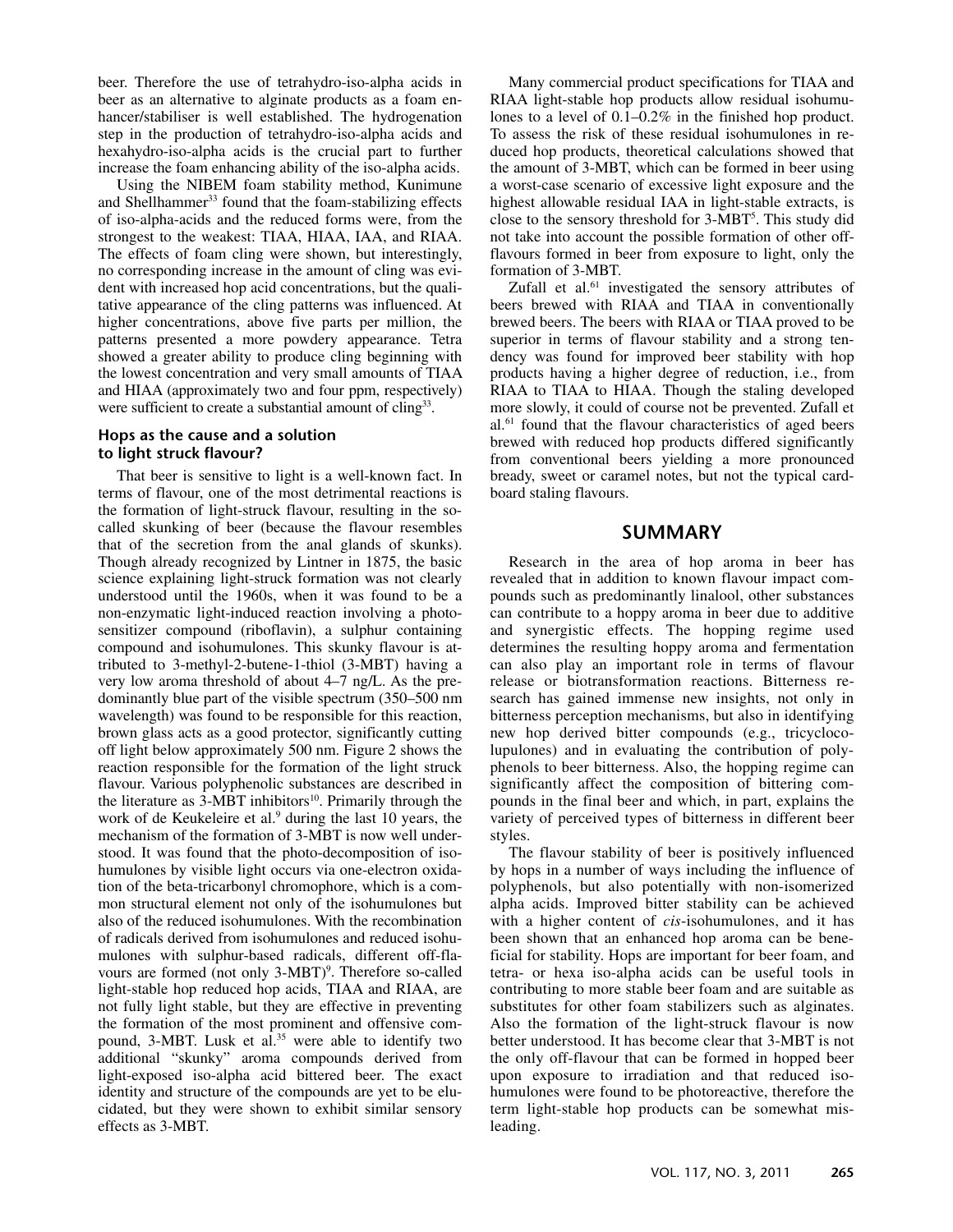## **REFERENCES**

- 1. Araki, S., Takashio, M. and Shinotsuka, K., A new parameter for determination of the extent of staling in beer. *J. Am. Soc. Brew. Chem*., 2002, **60,** 26-30.
- 2. Bailey, B., Schönberger, C., Drexler G., Gahr, A., Newman, R., Pöschl, M. and Geiger, E., The influence of hop harvest date on hop aroma in dry-hopped beers. *Tech. Q. Master Brew. Assoc. Am*., 2009 (doi:10.1094/TQ-46-2-0409-01).
- 3. Bamforth, C., The relative significance of physics and chemistry for beer foam excellence: theory and practice. *J. Inst. Brew.,* 2004, **110,** 259-266
- 4. Boivin, P., relationship between polyphenols and beer flavour stability. *Cerevisia,* 2008, **33,** 188-196.
- 5. Bossert, M. and Kostelecky., T., Issues regarding residual IAA in reduced hop products and the formation of detectable 3 methyl-2-butene-1-thiol. Poster presentation at the ASBC Annual Meeting, Tucson, June, 2009.
- 6. Buttery, R. G. and Ling, L. C., The chemical composition of the volatile oil of hops. *Brew. Dig.*, 1966, **41,** 71-77.
- 7. Chapman, A. C., Essential oil of hops. *J. Chem. Soc. Trans.,* 1903, **83,** 505-513.
- 8. De Cooman, L., Aerts, G., Overmeire, H. and De Keukeleire, D., Alterations of the profiles of iso- $α$ -acids during beer ageing, marked instability of trans-iso-α-acids and implications for beer bitterness consistency in relation to tetrahydroiso-α-acids. *J. Inst. Brew.,* 2000, **106,** 169-178.
- 9. De Keukeleire, D., Heyerick, A., Huvaere, K., Skibsted, L. and Andersen, M., Beer light struck flavour: the full story. *Cerevisia,* 2008, **33,** 133-144.
- 10. De Mussche, R. A. and De Pauw, C., Total stabilisation of beer in a single operation, *J. Inst. Brew.,* 1999, **105,** 386-391.
- 11. De Schutter, D. P., Saison, D., Delvaux, F., Derderlinckxs, G. and Delvaux, F. R., The chemistry of beer aging. In: Beer in Health and Disease Prevention. V. Preedy, Ed., Elsevier: London, 2008, pp. 375-388.
- 12. Dörr, C., Untersuchung der Eignung von Kunststoffflaschen für die Bierabfüllung, Dissertation, TU München, 2003.
- 13. Drexler, G., Bailey, B., Schönberger, C., Gahr, A., Newman, R., Pöschl, M. and Geiger, E., The influence of hop harvest date on flavour stability of dry hopped beers. *Tech. Q. Master Brew. Assoc. Am*., 2010 (doi:10.1094/TQ-47-1-0219-01).
- 14. Evans, D. E. and Sheehan, M. C., Don't be fobbed off: The substance of beer foam – A Review. *J. Am. Soc. Brew. Chem.,* 2002, **60,** 47-57.
- 15. Fritsch, A., Hop bittering compounds and their impact on peak bitterness on lager beer. Master Thesis. Oregon State University, 2007.
- 16. Fritsch, A. and Shellhammer, T., Relative bitterness of reduced and nonreduced iso-α-acids in lager beer. *J. Am. Soc. Brew. Chem.,* 2008, **66**, 88-93.
- 17. Hanin, L., Cours de Matiere Medicale, Paris, 1819-20, Vol II, 332 p.
- 18. Hanke, S., Ditz, V., Herrmann, M, Back, W., Becker T. and Krottenthaler, M., Influence of ethyl acetate, isoamyl acetate and linalool on off-flavour perception in beer. *BrewingScience,* 2010, **63,** 94-99.
- 19. Hanke, S., Herrmann, M., Back, W.,Becker, T. and Krottenthaler, M., Synergistic and suppression effects of flavour compounds in beer. *European Brewery Convention Congress,* Hamburg, 2009. Fachverlag Hans Carl: Nürnberg, Germany, S. L21.
- 20. Hanke, S., Herrmann, M., Rückerl, J., Schönberger, C. and Back, W., Hop volatile compounds (Part II): Transfer rates of hop compounds of hop pellets to wort and beer. *BrewingScience*, 2008, **61,** 140-147.
- 21. Haseleu, G., Intelmann, D. and Hofmann, T., Identification and RP-HPLC-ESI-MS/MS quantitation of bitter-tasting β-acid transformation products in beer. *J. Agric. Food Chem.,* 2009, **57,**  7480-7489.
- 22. Hense, W., Kunz, T., Wietstock, P. and Methner, F. J., Increase of flavour stability by optimised hop management during wort

boil. Poster at the 9th International Symposium Trends in Brewing, Ghent, Belgium, 13–16 April, 2010.

- 23. Herrmann, M., Hanke, S., Kaltner, D. and Back, W., Hop volatile compounds (Part I): Analysis of hop pellets and seasonal variations. *BrewingScience,* 2008, **61,** 135-139.
- 24. Hioe, M., Goldsmith, M, Lentini, A., Rogers, P., Jontef, M., Nyaguy, C., Cozens, J. and Frederiksen, A., An enzymatic and hop solution to avoid oxidation of wort and improve beer flavour stability. Oral presentation at 31st Convention, IBD Asia Pacific, Gold Coast Queensland, Australia, 14–19 March, 2010.
- 25. Hughes, P. S. and Simpson, W. J., Bitterness of congeners and stereoisomers of hop-derived bitter acids found in beer. *J. Am. Soc. Brew. Chem*., 1996, **54,** 234-237.
- 26. Hughes, P., The significance of iso-alpha acids for beer quality. *J. Inst. Brew.,* 2000, **105,** 271-276.
- 27. Intelmann, D. and Hofmann, T., On the autoxidation of bittertasting iso-α-acids in beer. *J. Agric. Food Chem.,* 2010, **58,** 5059-5067.
- 28. Intelmann, D., Batram, C., Kuhn, C., Haseleu, G., Meyerhof, W. and Hofmann, T., Three TAS2R bitter taste receptors mediate the psychophysical responses to bitter compounds of hops (*Humulus lupulus* L.) and beer. *Chem. Perc.,* 2009, (DOI 10.1007/s12078-12009-19049-12071).
- 29. Jaskula, B., Spiewak, M., De Cock, J., Goiris, K., Malfliet, S., Poiz, S., De Rouck, G., Aerts, G. and De Cooman, L., Impact of mashing-off temperature and alternative kettle-hopping regimes on hop α-acids utilization upon wort boiling. *J. Am. Soc. Brew. Chem.,* 2009, **67,** 23-32.
- 30. Jaskula, B., Goiris, K., Van Opstaele, F., De Rouck, G., Aerts, G. and De Cooman, L., Hopping technology in relation to alpha -acids isomerisation yield, final utilization, and stability of beer bitterness. *J. Am. Soc. Brew. Chem.,* 2009, **67,** 44-57.
- 31. Kishimoto, T., Wanikawa, A., Kono, K. and Shibata, K., Comparison of the odor-active compounds in unhopped beer and beers hopped with different hop varieties. *J. Agric. Food Chem.,* 2006, **54,** 8855-8861.
- 32. Kowaka, K., Fukuoka, Y., Kawasaki, H. and Asano, K., The true value of aroma hops in brewing. Proceedings of the European Brewery Convention Congress, London. IRL Press: Oxford, 1983, pp. 71-78.
- 33. Kunimune, T. and Shellhammer, T., Foam-stabilizing effects and cling formation patterns of iso-alpha-acids and reduced isoalpha-acids in lager beer. *J. Agric. Food Chem.,* 2008, **56,** 8629- 8634.
- 34. Lermusieau, G. and Collin, S., Volatile sulfur compounds in hops and residual concentrations in beer- a review. *J. Am. Soc. Brew. Chem.,* 2003, **61,** 119-113.
- 35. Lusk, L., Murakami, A., Nielsen, L., Kay, S. and Ryder, D., Beer photooxidation creates two compounds with aromas indistinguishable from 3-methyl-2-butene-1-thiol. *J. Am. Soc. Brew. Chem.,* 2009, **67,** 189-192.
- 36. MacLaughlin, I., Bitterness-modifying properties of hop polyphenols extracted from spent hop material. *J. Am. Soc. Brew. Chem.,* 2008, **66,** 174-183.
- 37. Marriott, R., Hop aroma products and their application in brewing. Proceedings of the European Brewery Symposium on Flavour and Flavour Stability, Nancy, France, Monograph 31, Fachverlag Hans Carl: Nürnberg, Germany, 2001, pp. 137-142.
- 38. Mikyška, A., Hrabák, M., Hašková D. and Šrogl, J., The role of malt and hop polyphenols in beer quality, flavour and haze stability. *J. Inst. Brew.,* 2002, **108,** 78-85.
- 39. Mikyška, A., Hašková, D., Horák, T. and Jurková, M., Impact of hop raw material type on antioxidant behaviour of beer. *Kvasný Průmysl*, 2010, **56,** 294-302.
- 40. Moir, M., Hop Aromatic Compounds. Proceedings of the European Brewery Convention Symposium on Hops, Zoeterwoude, Netherlands, Fachverlag Hans Carl: Nürnberg, Germany, 1994, pp. 165-180.
- 41. Motoyuki, T., Motoshi, W., and Nobuo, U., Antioxidative activity of hop bitter acids and their analogues. *Biosci. Biotechnol. Biochem.,* 1995, **59,** 740-742.